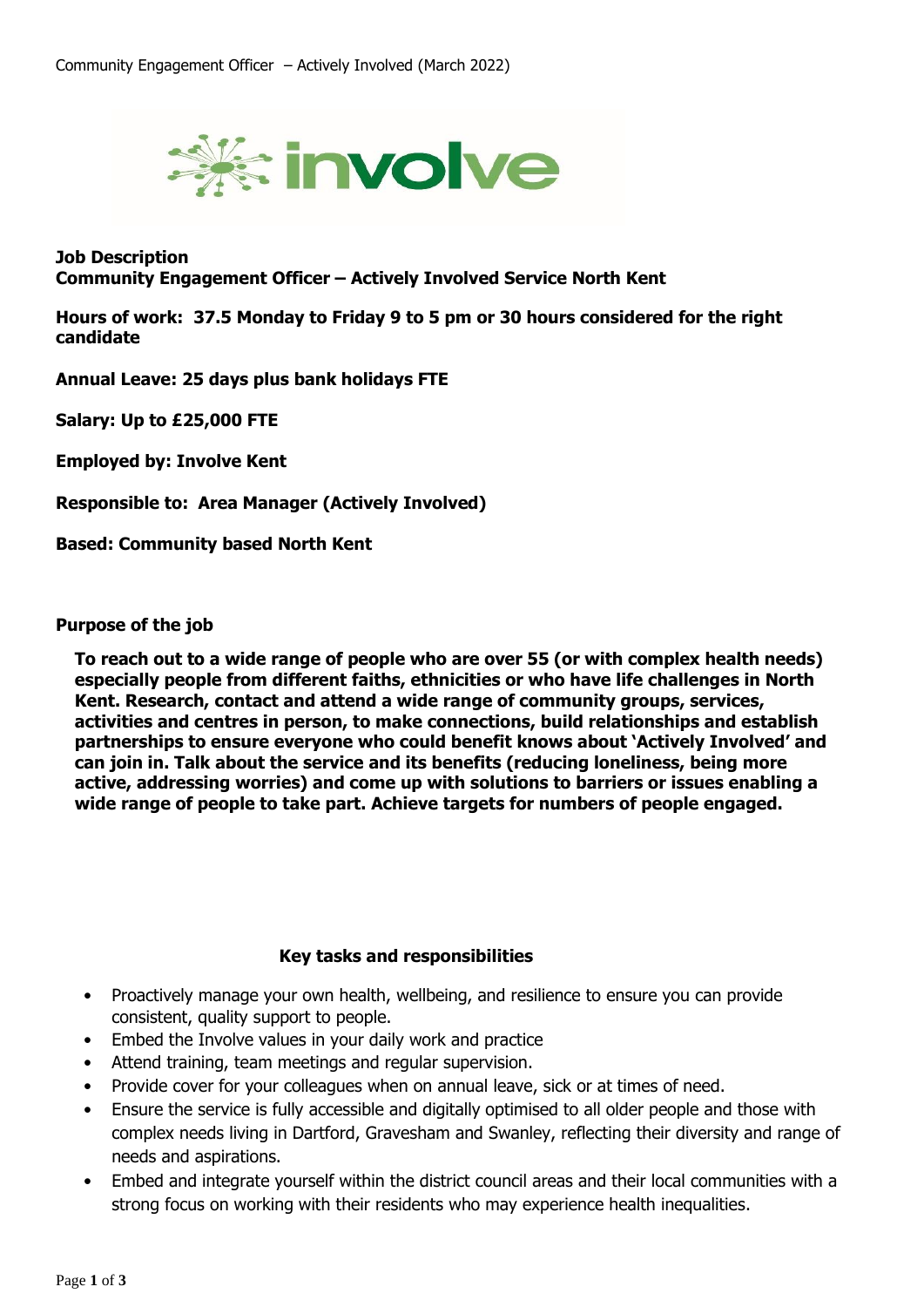Community Engagement Officer – Actively Involved (March 2022)

- Focus on working in areas of deprivation in Dartford, Gravesham and Swanley ensuring the service is promoted and inclusive for those that live there.
- Attend community centres, services, activities, places of worship and events to engage the wider community, build relationships and ensure wide awareness of the service
- Work in partnership with Kent Equality Cohesion Council to engage people and integrate the service with ethnic minorities, seldom heard, most deprived and most socially isolated communities and individuals in Dartford, Gravesham and Swanley
- Work with Community Navigators, Social Prescribing link workers and other health and social care colleagues to support people from seldom heard communities to access their local communities and to identify gaps and trends in services to help shape the services provided.
- Ensure access to the translation service budget is utilised for those people where language is a barrier to engagement with the service or with access to activities. Work with the team manager to ensure the fund is utilised appropriately.
- Work in partnership with the Wellbeing Support Workers and Community Activity Coordinators to ensure local groups and activities are set up and identified through the needs of people. Encourage people who may be at risk of health inequalities to be involved in the co-production of groups.
- Build positive relationships and maintain contact with our District Network Partners to ensure people who may be at risk of health inequality can access the activities and services provided.
- Work as a member of a team to contribute to meeting all contract KPI's and targets.
- Undertake Esther Ambassador training and work to the Esther philosophy.
- Work with the Wellbeing support Workers and Community Activity Coordinators to address any identified barriers to people from seldom heard communities being able to attend groups are addressed, by potential use of our Access and Inclusion funds, translation fund and appropriate support brokered to enable inclusion.
- Any other tasks and responsibilities that may be identified as necessary as the service evolves and develops.

| <b>Person Specification</b>                                                                                                                                                                 | <b>Essential</b> | <b>Desirable</b> |
|---------------------------------------------------------------------------------------------------------------------------------------------------------------------------------------------|------------------|------------------|
| Resilient, confident, positive and with a methodical approach to planning<br>of work                                                                                                        | X                |                  |
| Driven, target focused and highly motivated with a focus to achieve<br>$\bullet$<br>contract KPI's as a team member                                                                         | X                |                  |
| Experience of working with a focus on empowering people to have<br>choice and control over their lives                                                                                      |                  | X                |
| Ability to learn and work to policies and procedures eg Safeguarding,<br>$\bullet$<br>Mental Capacity, risk management, person centred assessment and<br>support planning, The Esther model | X                |                  |
| Excellent communication skills, able to negotiate, build relationships,<br>$\bullet$<br>advocate for people and inspire others                                                              | $\mathsf{x}$     |                  |
| Able to work as part of a wider team and undertake a wide range of<br>$\bullet$<br>tasks as required                                                                                        | $\mathsf{x}$     |                  |
| Able to work with self-reliance and with confidence to take responsibility<br>(within professional boundaries)                                                                              | $\mathsf{X}$     |                  |
| Outgoing, energetic, and passionate about improving the wellbeing of<br>others.                                                                                                             | X                |                  |